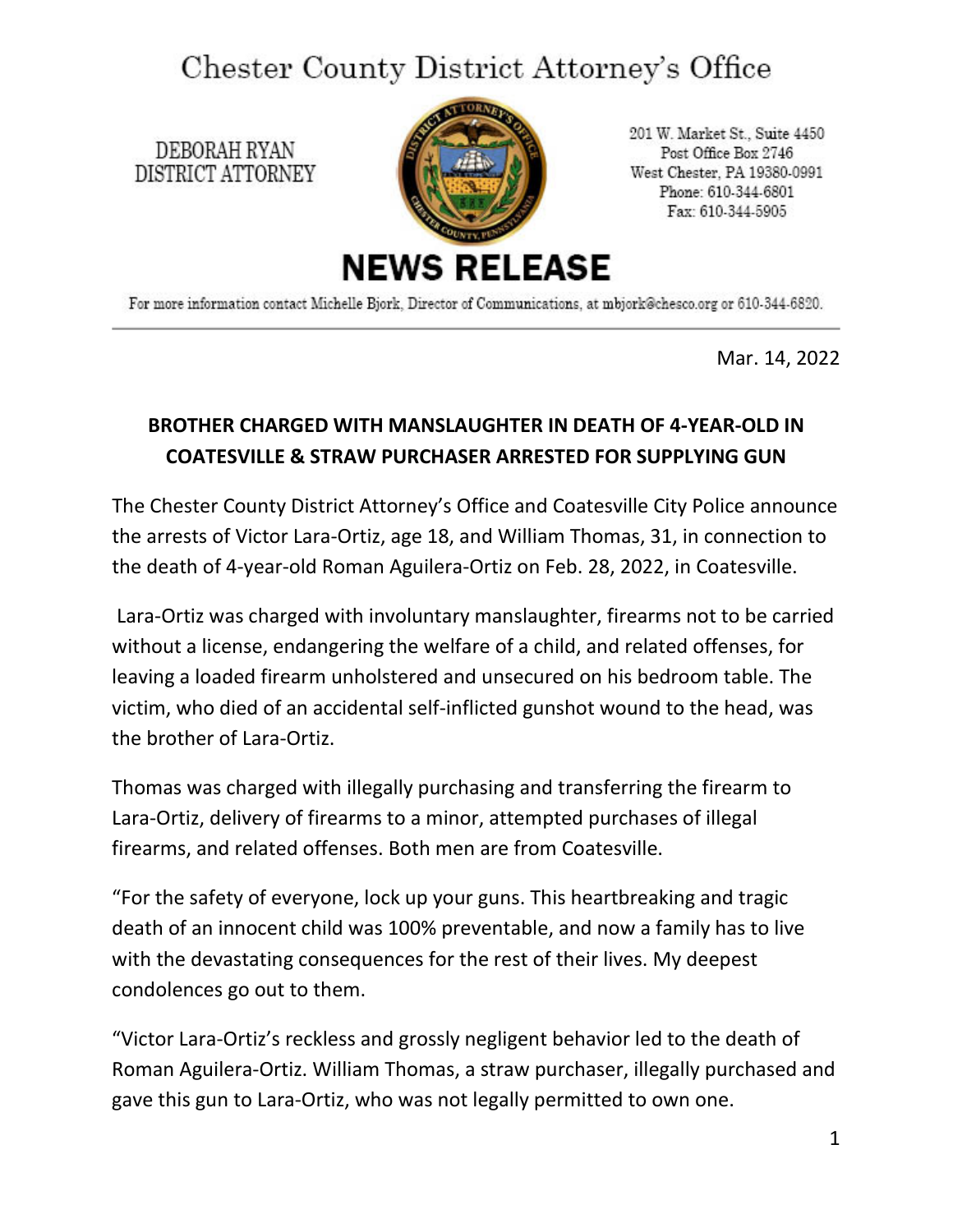"This has to stop. We will hold everyone accountable who contributes to gun violence. Given the recent increase in shootings in Coatesville, my office is doubling our efforts along with Coatesville City Police Chief Laufer to make gunviolence prevention our number one priority."

Coatesville City Police Chief Jack Laufer said, "Throughout the investigation, the City of Coatesville Police Department and Chester County Detectives have worked closely with the family to allow them to grieve the loss of a child, while at the same time seeing that justice was served through a thorough investigation into the death of 4-year-old Roman. Today's arrests are the result of that investigation but not the answer to the gun crime facing Coatesville and other cities. This tragedy illustrates how solutions need to involve all entities within our communities."

The allegations in the complaint are the following<sup>[1](#page-1-0)</sup>:

Coatesville City Police and EMS were called to the 300-block of East Chestnut Street in Coatesville on Feb. 28, 2022, for the report of a child with a gunshot wound to the head. The 4-year-old was pronounced dead at the scene.

Police recovered a semi-automatic Glock model 43x pistol lying next to the victim on the floor inside Lara-Ortiz's bedroom during a search warrant of the residence. The gun had one expended shell casing in the chamber. A magazine with several unexpended bullets was inserted into the magazine well of the gun.

Investigators learned that Lara-Ortiz had left the loaded gun unsecured and unholstered on a table in his bedroom with the door open and unlocked when he left home earlier that day. Lara-Ortiz was not home at the time of his brother's death.

Detectives traced the gun's serial number through the Bureau of Alcohol, Tobacco, Firearms and Explosives (ATF). They discovered that the Trop Gun Shop in Gap sold it to defendant William Thomas on Feb. 15, 2022. Thomas was not allowed to license or purchase a firearm because of a prior criminal conviction. In addition,

<span id="page-1-0"></span> $<sup>1</sup>$  A defendant is presumed innocent until proven guilty beyond a reasonable doubt.</sup>